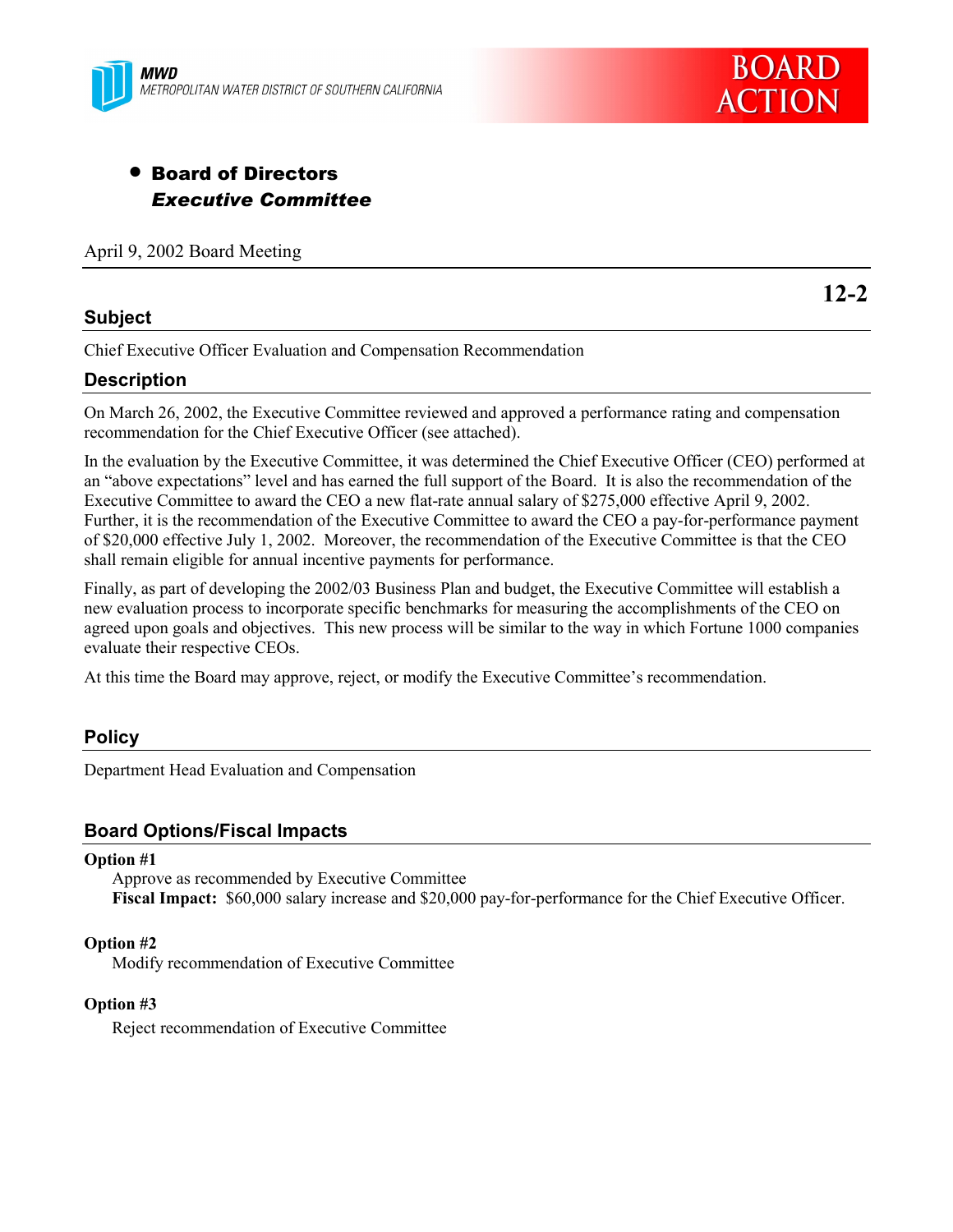### **Committee Recommendation**

Option #1

 $H$ bely prace 3-27-02

*Phillip J. Pace Chairman of the Board* *Date*

**Attachment 1 - Performance Rating and Compensation Recommendation CEO**